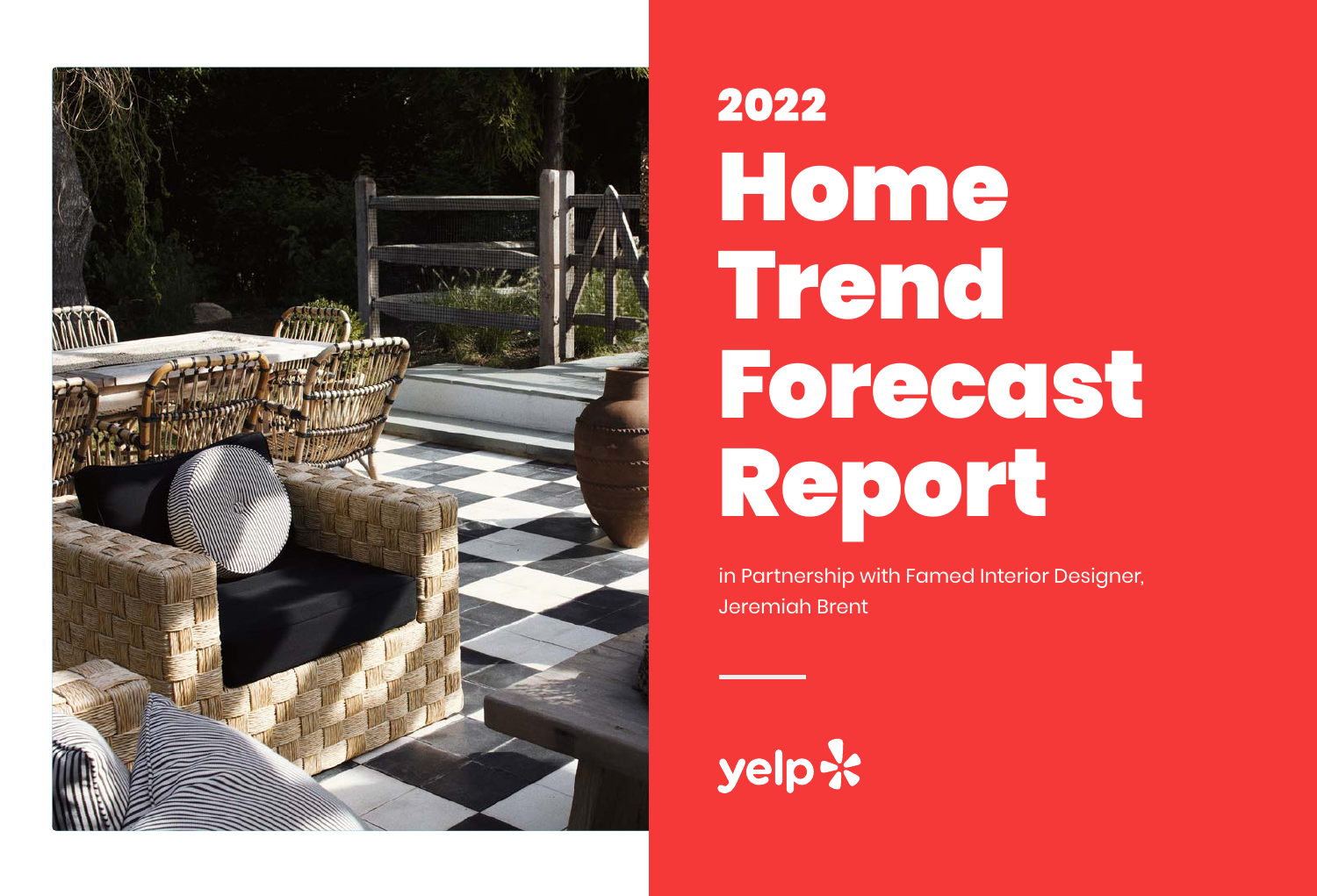#### **Predicting the hottest home trends of 2022**

In December 2020, we utilized Yelp data to predict pandemic-driven **[home trends](https://blog.yelp.com/wp-content/uploads/2020/12/Yelp2021HomeTrendForecast.pdf)** such as outdoor kitchens, home offices and bathroom sanctuaries as the hottest home projects of 2021. Looking ahead to 2022, there's a shift away from renovations and updates related to staying home, and instead we're seeing a return to aesthetics — indicating a less urgent approach to our homes, where artistry, texture and details are able to take the spotlight. Additionally, people are reclaiming their spaces, transforming the "cloffice" back to spaces for creativity and community.

To forecast trends for the coming year, our data science team surfaced the terms experiencing a meteoric rise in interest among consumers. They looked at the words used in searches and review mentions to pinpoint the terms experiencing the largest increase in 2021, compared to 2020. Additionally, they identified trends on the [rise in the last](https://www.architecturaldigest.com/story/diy-diary-jeremiah-brent-expert-advice-designing-deck) several months. Finally, we tapped one of our favorite **Yelp fans**, and star of HGTV's "The Nate & Jeremiah Home Project", **[interior designer Jeremiah Brent](https://www.instagram.com/jeremiahbrent/?hl=en)**, to offer expert insights and tips for each trend.

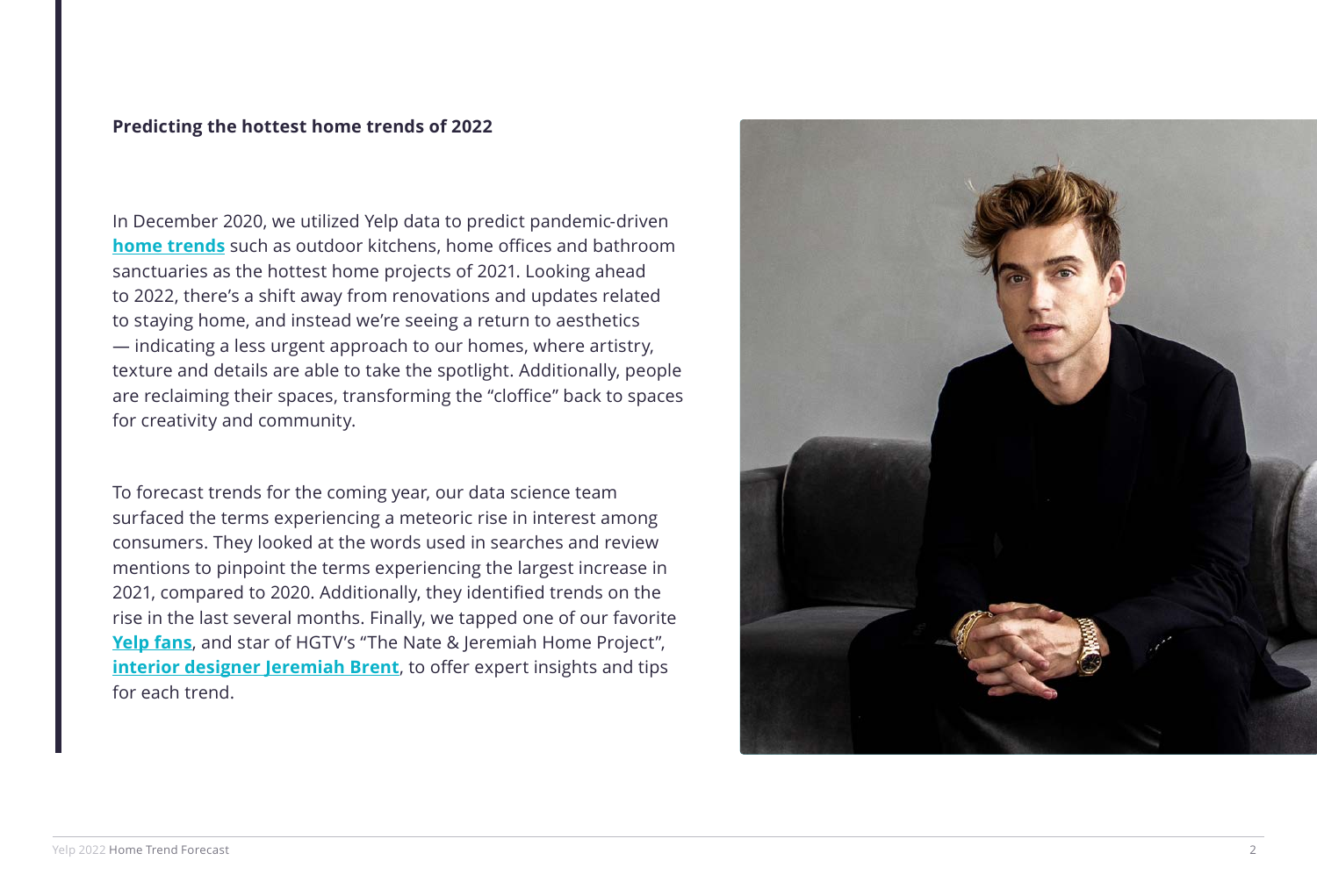

"Sifting through Yelp's rich data, I saw many of the trends I'd begun utilizing in my recent design projects reflected. 2022 will be all about dusty blues and textural finishes, along with incorporating raw materials like stone, and a return to working with local artisans," says Brent. "People will gravitate towards the '**[lagom](https://scandification.com/what-is-lagom-the-meaning-of-swedish-lagom/)**' lifestyle, embracing its celebration of moderation and functional simplicity when it comes to home design and decor."

As you consider incorporating these trends into your home in the coming year, Yelp can help you find and connect with highly-rated local businesses — whether it's for a full-fledged renovation, or simply updating a few design elements. Millions of users come to Yelp each month to find trusted professionals for home projects. In fact, in September and October, nearly 1.4 million projects were generated using the **[Request a Quote feature](https://blog.yelp.com/news/yelp-reinvents-the-hiring-experience-for-home-and-local-services/)**.

 $\mathbf{O} \circledcirc \mathbf{O}$ 

**What home trends are you excited to try in 2022?**

Tell us on Twitter, Facebook and Instagram @yelp!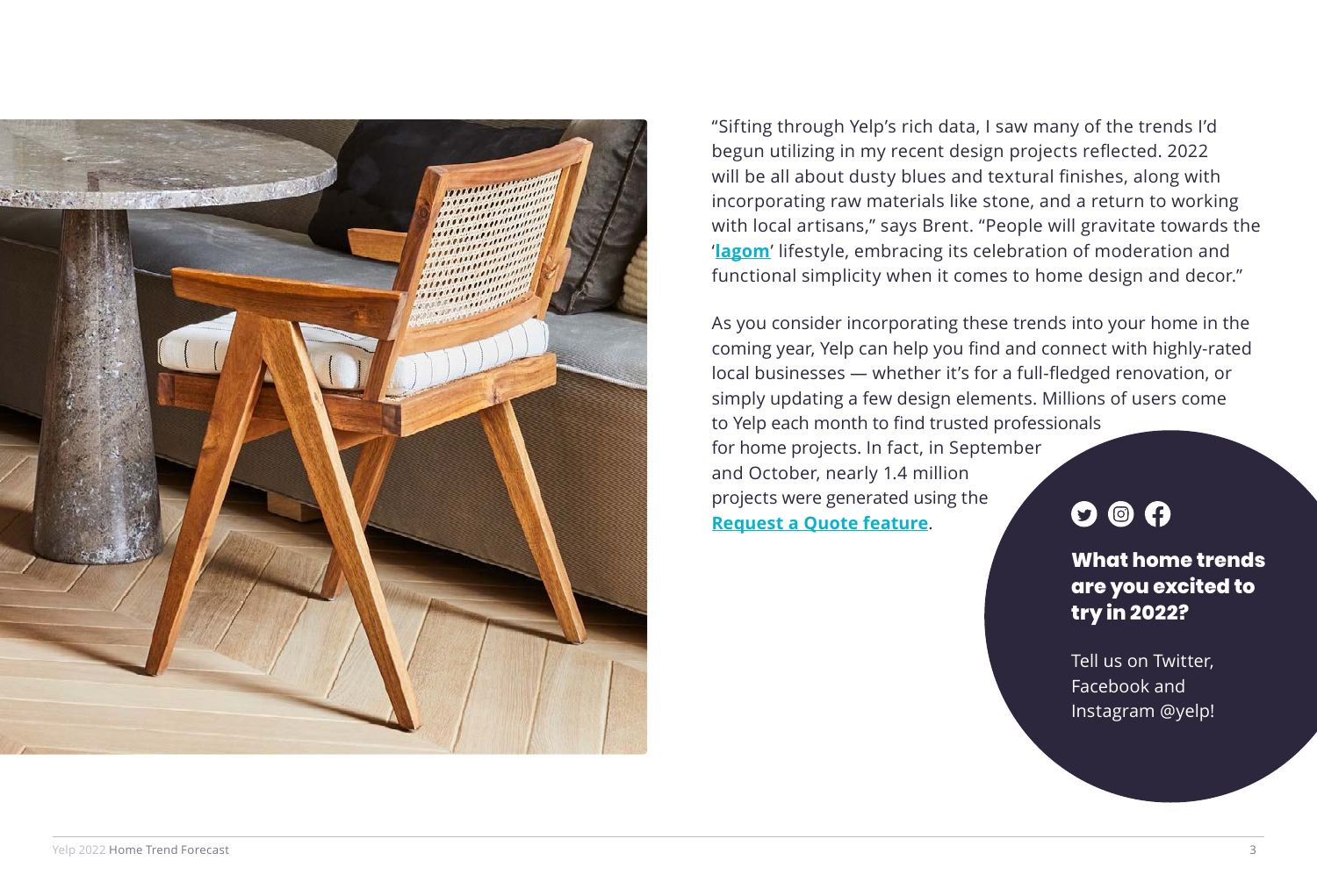# <span id="page-3-0"></span>**The Trends**

| <b>P5</b>                                          | <b>P9</b>                                 |
|----------------------------------------------------|-------------------------------------------|
| <b>Drapery, Backsplashes and Butler's Pantries</b> | <b>Reclaimed and Raw Materials</b>        |
| P6                                                 | <b>P10</b>                                |
| <b>Mid-Century Modern with Cane Accents</b>        | <b>A Return to Artistry</b>               |
| <b>P7</b>                                          | P11 -                                     |
| <b>Bold &amp; Bright Wallpaper Prints</b>          | <b>Out of Cloffice (OOC)</b>              |
| <b>P7</b>                                          | P11                                       |
| Lagom as the New Hygge                             | <b>Electric Vehicle Charging Stations</b> |
| P <sub>8</sub><br>Japandi Design Takes Over        | <b>Bold Accents</b>                       |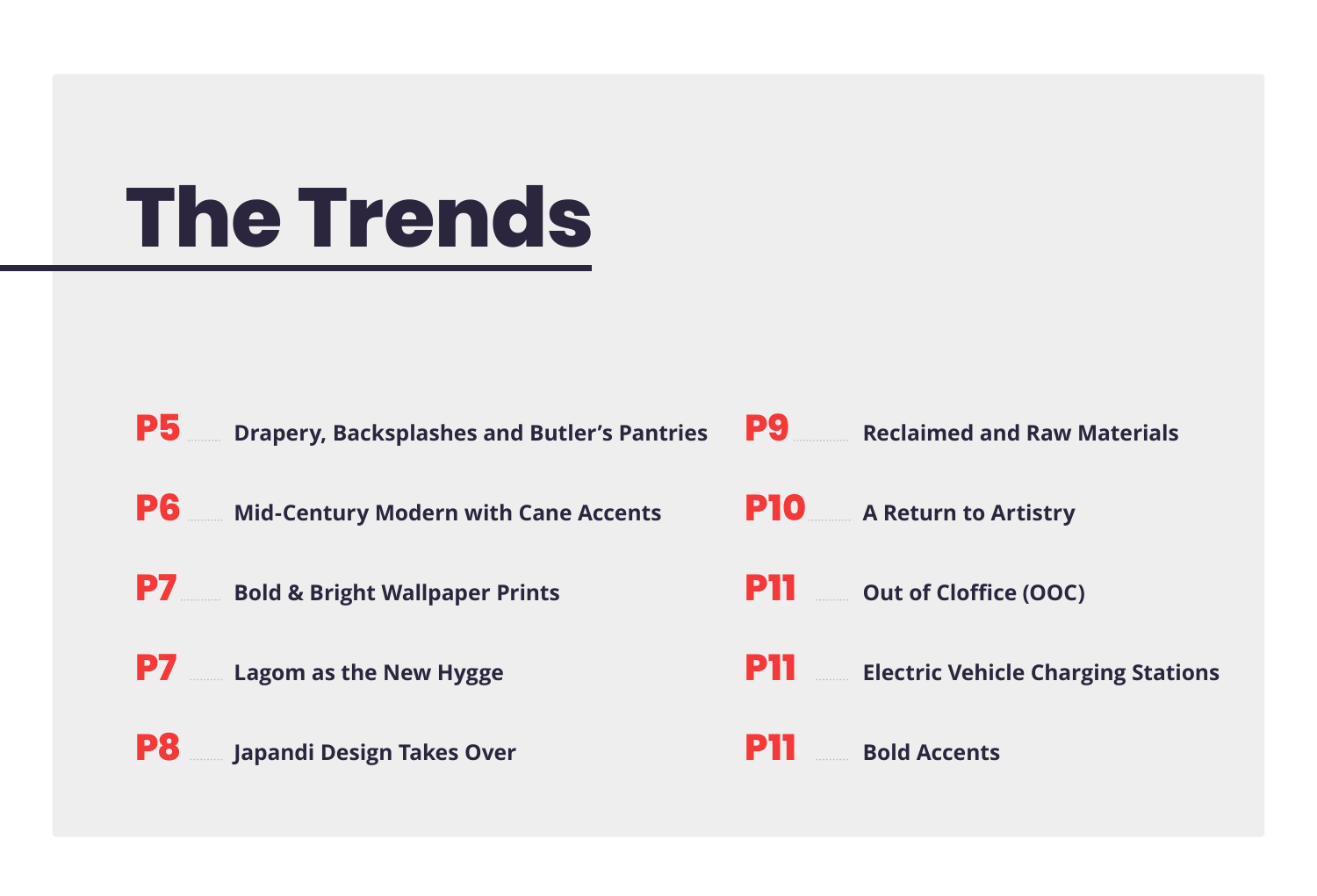## <span id="page-4-0"></span>**Drapery, Backsplashes and Butler's Pantries**

Yelp saw searches for drapery increase **64%**\* and searches for backsplash increase **37%**, indicating a desire to add thoughtful and elegant touches to existing spaces. As people look to add these details to their bedrooms, kitchens and living rooms, dusty blues will be trending in 2022, according to Brent. Additionally, searches for "butler pantry" **–** a great addition to any kitchen **–** increased 100% year-over-year from October 2020 to October 2021, and dusty blue cabinetry is perfect for a small space that receives a good deal of foot traffic.



### **Jeremiah's Tip: Dusty Blues as a New Neutral**

**I'm not one that naturally gravitates towards color, but I've recently been incorporating certain hues of blue into my designs to canvas a space. Muted and textural applications of blue are certainly having a moment. I recently enveloped an entire living area in Los Angeles with dusty blue plaster walls. Whether it's adding an accent wall, drapery or decorative pillows – look to dusty blues in 2022 for a timeless moment of color.**

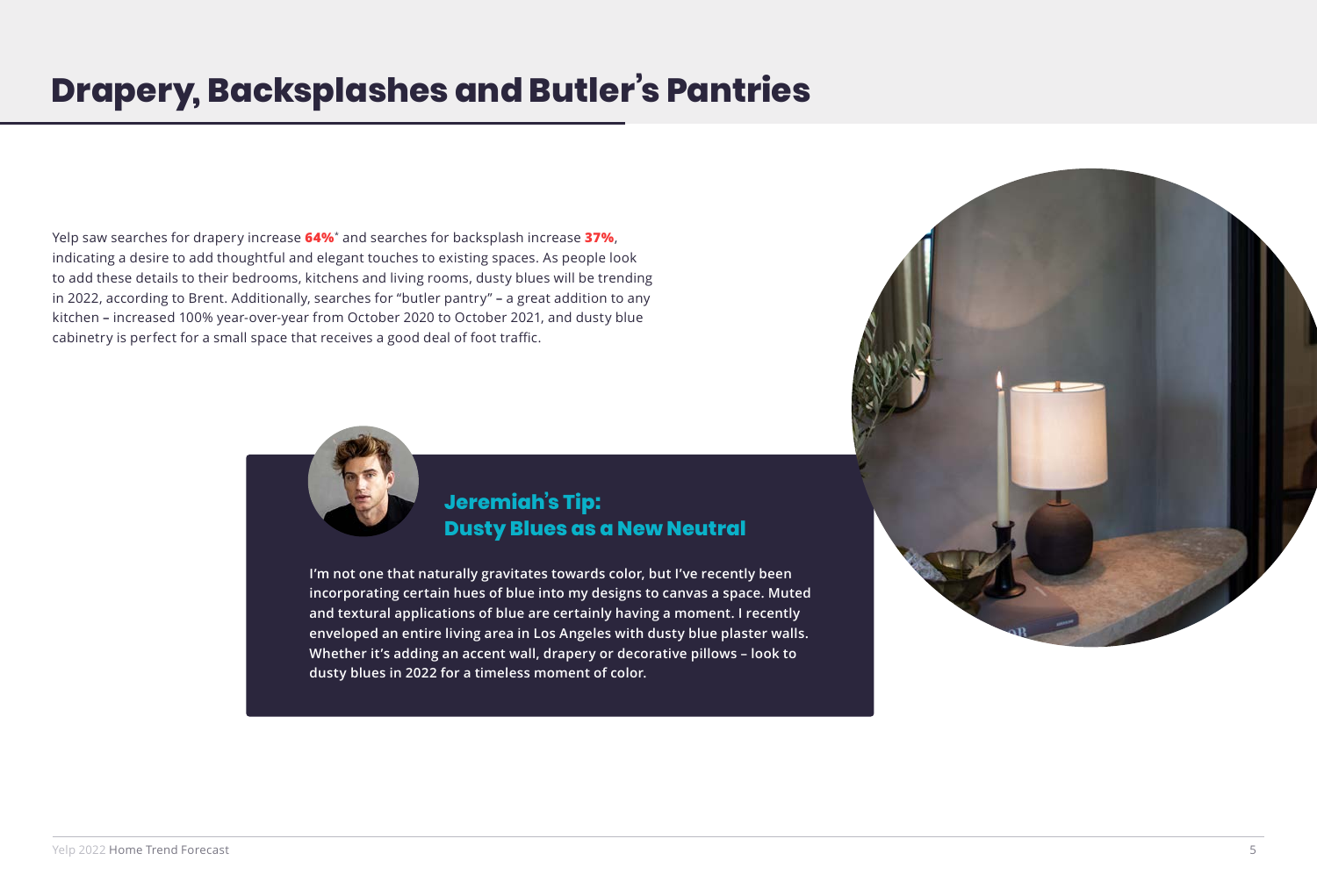## <span id="page-5-0"></span>**Mid-Century Modern with Cane Accents**

Searches for mid-century modern are up nearly **50%** year-to-date (January to October 2021). Adding mid-century modern furniture with cane accents is a great way to add natural, inviting materials to a style that's characterized by sleek lines. Not sure how to incorporate this design trend into your space? Highly-rated interior designers like **[NZ Design and Associates Inc.](https://www.instagram.com/p/CV-ql9_pDkS/?utm_source=ig_web_copy_link)** in Chicago, are easy to find on Yelp and specialize in modern interiors.





#### **Jeremiah's Tip: Cane is Key**

**Cane is a natural and timeless material that I always find myself reaching for. It's incredibly versatile, a great way to warm up a space, and has been around for ages. You can easily find vintage or modern [cane pieces]( https://www.instagram.com/p/CV-ql9_pDkS/?utm_source=ig_web_copy_link) to incorporate into your space. You can also transform pieces like mid-century modern chairs by replacing the fabric with cane material. In 2022, I expect to see even more focus on sustainability, and cane is a great way to breathe new life into existing pieces. Artisans like Paul at [Citizen Cane](https://www.yelp.com/biz/citizen-cane-chair-repair-westminster-3)  [Chair Repair](https://www.yelp.com/biz/citizen-cane-chair-repair-westminster-3) — which has 4.5 stars on Yelp — in Westminster, CA specialize in the material and even create custom pieces.**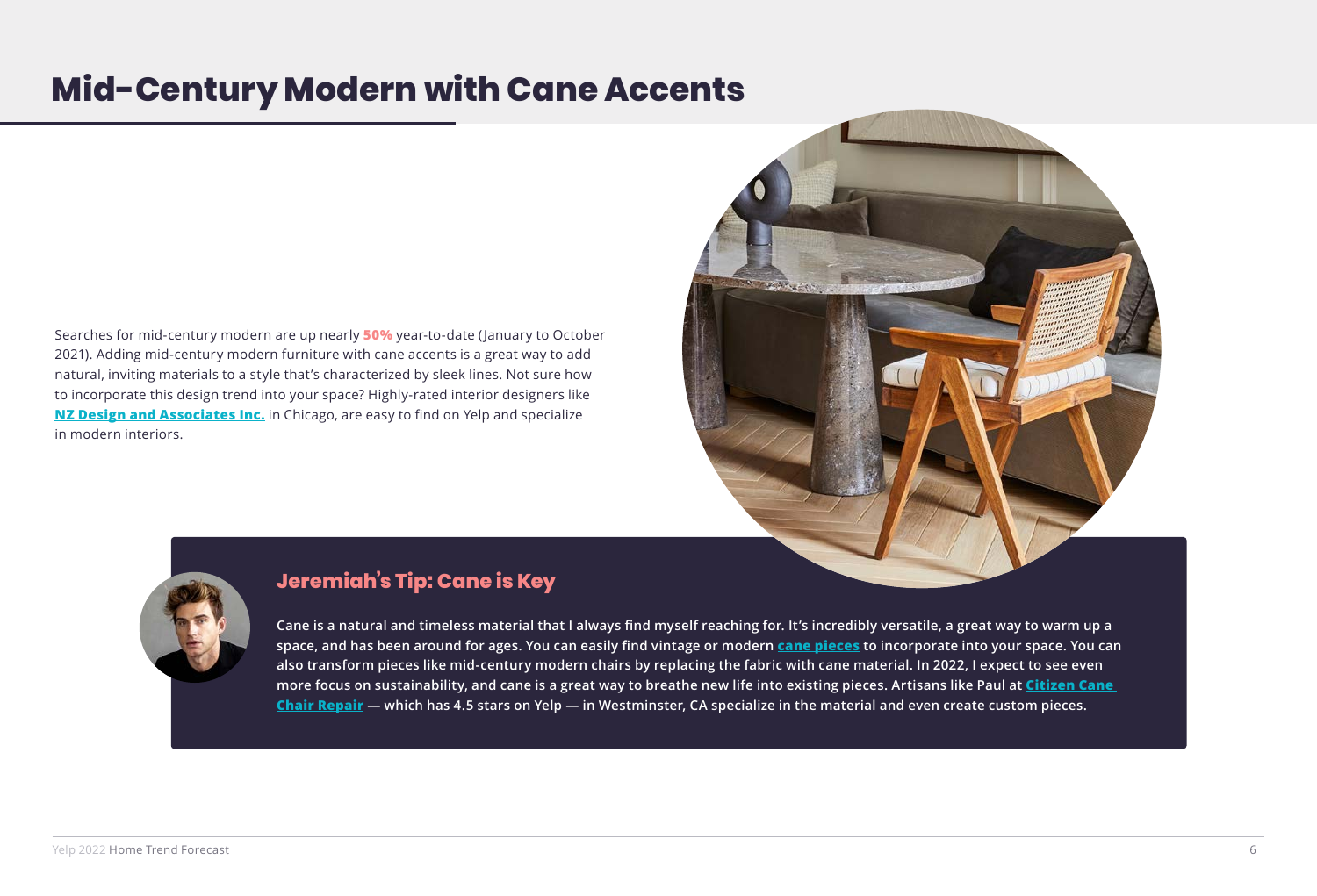## <span id="page-6-0"></span>**Bold & Bright Wallpaper Prints**



Searches for "wallpapering" are up **167%**, and we expect this trend to continue to rise in 2022 (just ask **[Vogue](https://www.vogue.com/article/how-to-use-wallpaper-and-what-to-buy-expert-tips)**). Yelp even collaborated with wallpaper brand Chasing Paper to create a **[limited-edition collection](https://blog.yelp.com/news/yelp-launches-limited-edition-wallpaper/?_thumbnail_id=771259)** of small business wallpaper highlighting beloved, highly-rated small businesses in New York, San Francisco and Austin. Adding wallpaper to a hallway, bathroom or bedroom offers an instant refresh, and allows for a fun way to show off your style and personality. Highly-rated wallpaper pros like **[Golden Wallpaper](https://www.yelp.com/biz/golden-wallpaper-installation-paterson-2?uid=qa_z2IbZ1jXw9OQhnoPDkw&utm_campaign=www_business_share_popup&utm_medium=copy_link&utm_source=(direct))** Installation in New York can be found across the country to help with installation.



#### **Lagom as the New Hygge**

**Although hygge is here to stay, Yelp saw searches using the term "lagom" increase 33% in just 2 months, and we expect this lifestyle trend to be all the rage in 2022. Lagom which literally translates to "moderate" — is founded on the notion that less is in fact, more. However, it doesn't stop there: A lagom lifestyle and environment would have you taking that "less" and creating "more" with it. Though the term isn't mainstream just yet, we're also seeing increases in searches for words that indicate a shift towards the lagom mentality, like functional space (up 52%), declutter (up 39%) and murphy bed (up 61%).**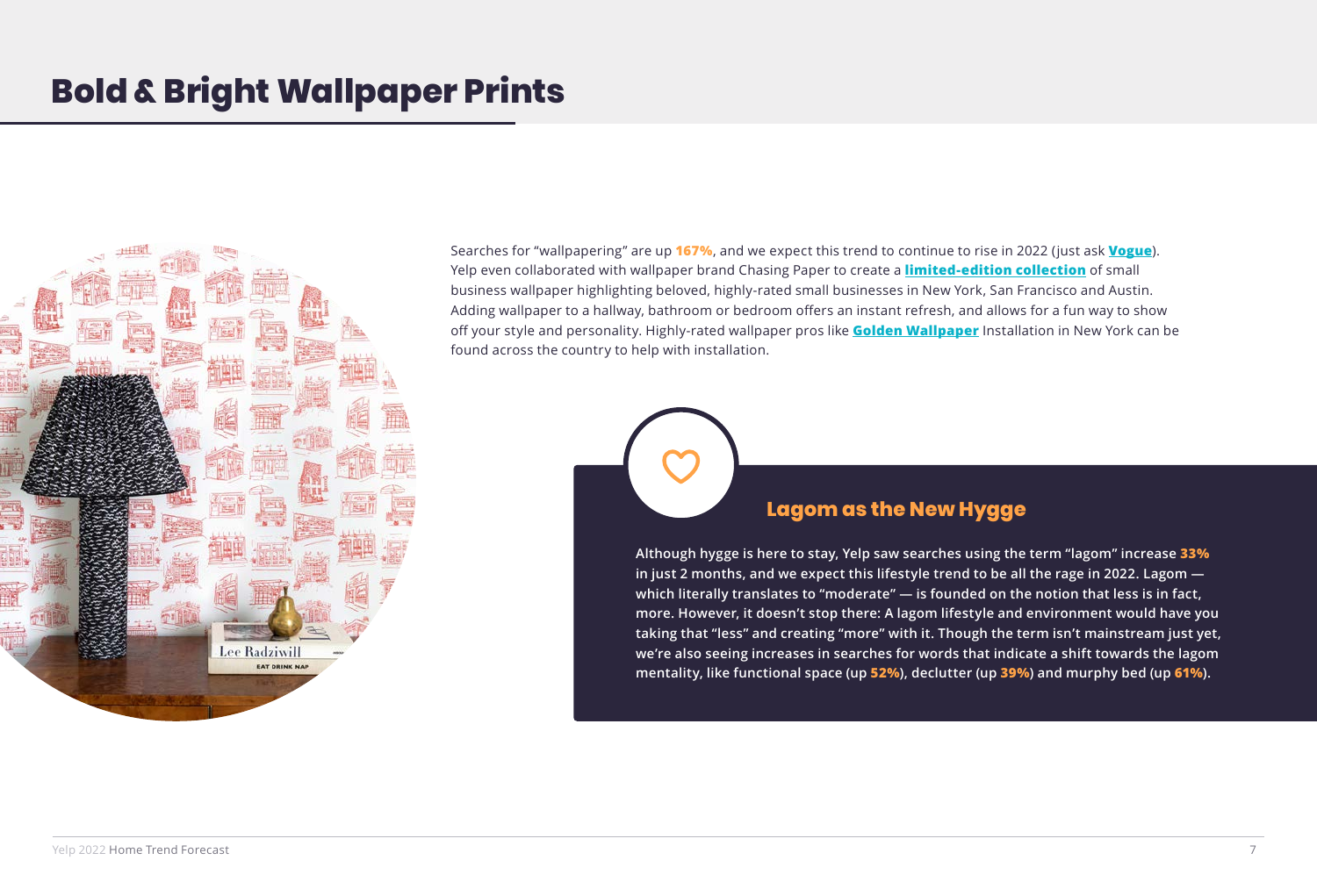## <span id="page-7-0"></span>**Japandi Design Takes Over**

With lagom on the rise, it's no wonder that searches for Japandi design (up **27%**) the combination of Scandinavian functionality and Japanese rustic minimalism to create a feeling of art, nature, and simplicity — have also been increasing steadily. Textural plaster finishes are a great way to add a Japandi feel to any room in your home, as the style is rooted in minimalist design principles, with a focus on warm elements and muted color palettes. Utilizing a plaster artisan like **[Colibri Painting](https://www.yelp.com/biz/colibri-painting-and-wall-finshes-los-angeles?osq=specialty+wall+finish)  [and Wall Finishes](https://www.yelp.com/biz/colibri-painting-and-wall-finshes-los-angeles?osq=specialty+wall+finish)** in Los Angeles, is a great example of how you can work in the Japandi style that features beautiful craftsmanship with a focus on quality.



#### **Jeremiah's Tip: Start Small**

**The beautiful thing about this return to Japandi design, another form of organic minimalism, is that it can be implemented throughout an entire space or with the simple addition of a piece or two. Try starting small with a textural side table or vase. There are so many ways to begin experimenting with the aesthetics of Japandi design without having to completely renovate your home.**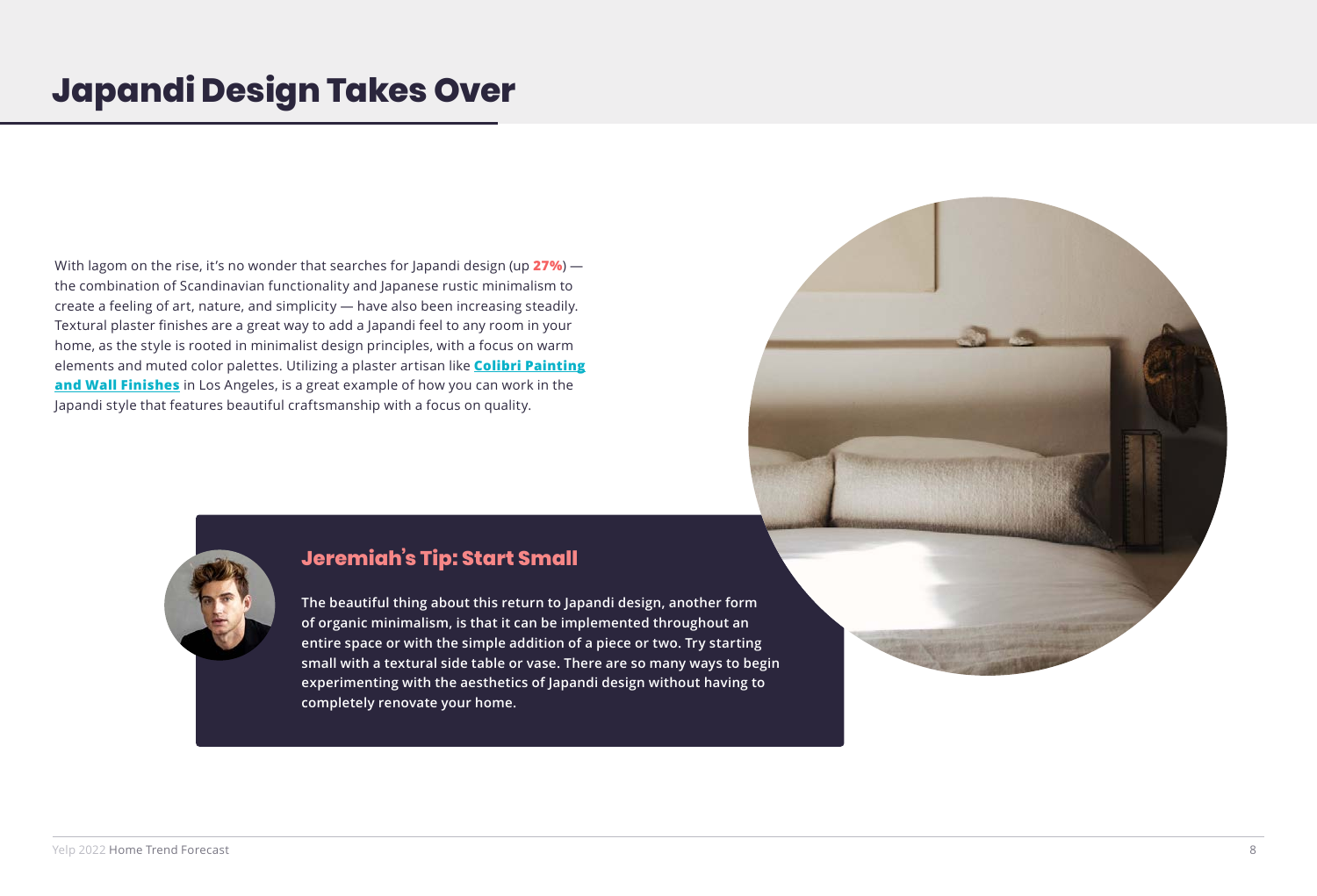## <span id="page-8-0"></span>**Reclaimed and Raw Materials**

Reclaimed materials (up **38%**) are seeing a rise on Yelp as people search for ways to keep their home in harmony with its surrounding environment. Whether it's a **[reclaimed wood table](https://www.yelp.com/biz_photos/rustic-roots-reclaimed-monroe?select=GMkNtbNTvaZyshhN_0wibA&utm_campaign=www_photo_share_popup&utm_medium=copy_link&utm_source=(direct))** or reclaimed stone for a fireplace, including raw materials and raw edges, are great ways to add an earthy, naturalist element to your space.





### **Jeremiah's Tip: A Fireplace Refresh**

**Raw and reclaimed materials nod to the past and add a grounding and natural element to new builds. One of my favorite moments in our Montauk house is the stone fireplace in the formal living room — every piece is perfectly imperfect and it centers the room in such a beautiful way. Updating your fireplace is a great project for the coming year. Adding unique elements can make it the focal point of a living room, where your family will gather around for years to come, much like mine does during the Fall and Winter months.**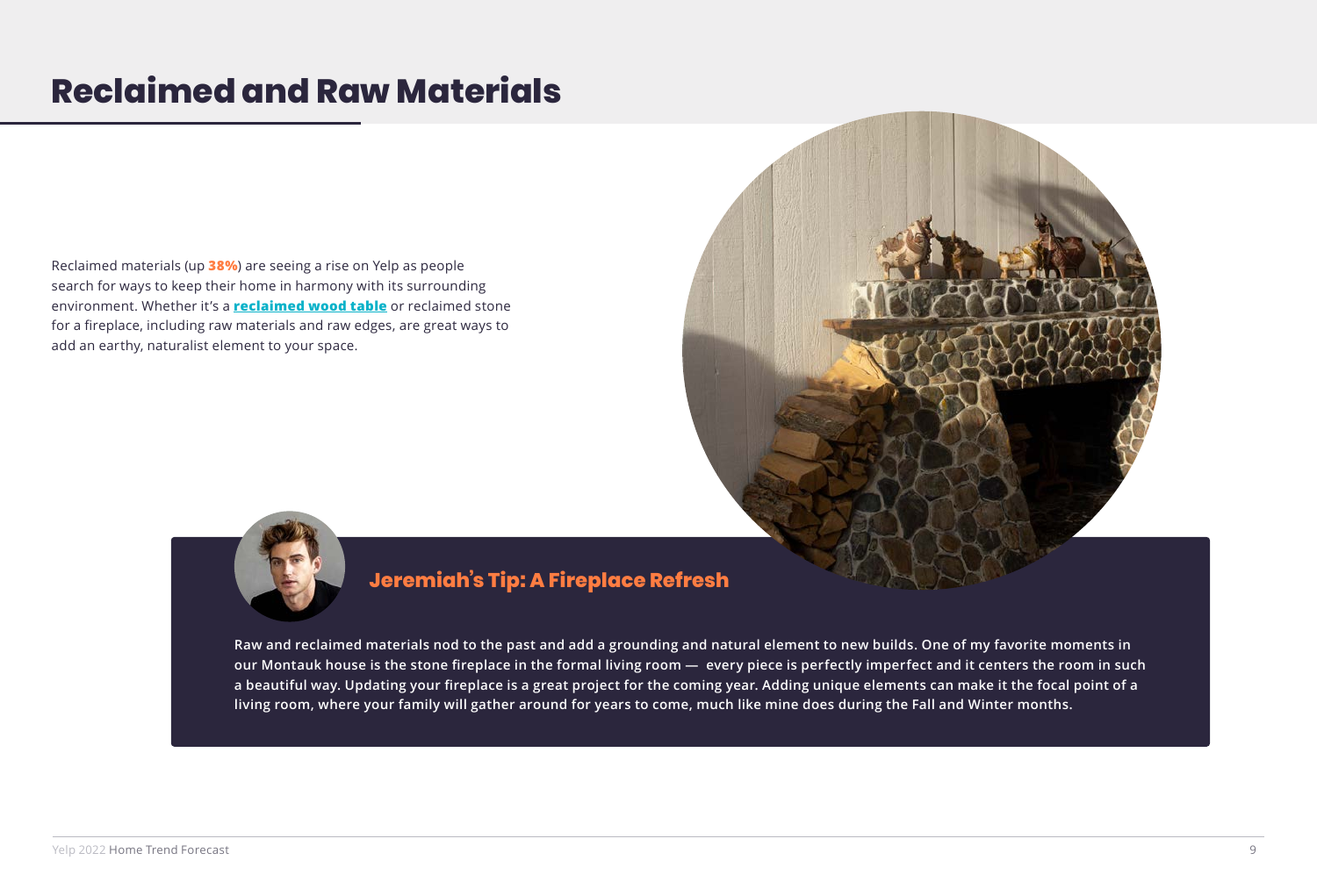## <span id="page-9-0"></span>**A Return to Artistry**





**There's nothing I love more than discovering new artists. There's no shortage of people to discover using Yelp – whether it's finding someone to create custom furniture or restore an old piece, or discovering a local shop with unique art or antiques. Designing a home is such an opportunity to utilize local businesses and artists to create something both personal, layered, and unique.** 

飛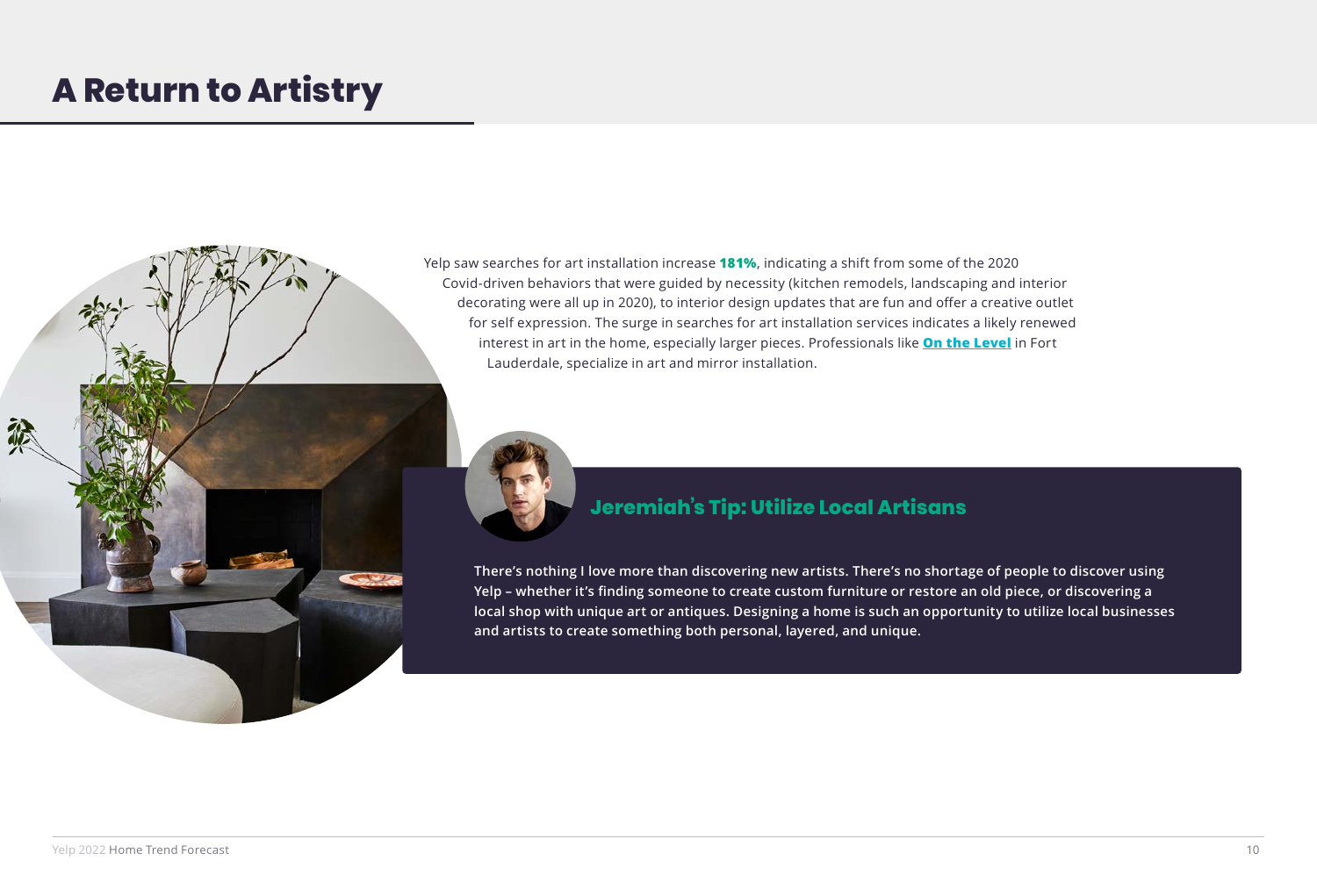## <span id="page-10-0"></span>**Out of Cloffice (OOC)**

On Yelp, our data indicates a desire to reclaim the spaces within our homes as ones for rest, relaxation and fun. With Americans back in school and slowly returning to office, in 2022 people will be shifting their makeshift office space or closet office (a.k.a. cloffice) back to walk-in closets (up 49%), guest rooms (up **33%**), game rooms (up **22%** from January to October 2021), and media rooms (up **81%**). Of note, terms such as "home office," which saw an **80%** increase in 2020 compared to 2019, did not make the list of trending searches this year.

#### **Electric Vehicle Charging Stations**

Sustainable and functional design are two themes throughout the home trends that are popping for 2022. It makes sense, then, that electric vehicle charging stations should be one of the most sought-after home updates in the coming year. On Yelp, searches for the term have gone up nearly **60%** in the past year (October 2021 compared to October 2020), and interest does not seem to be slowing any time soon. Highly-rated businesses like Coil Electric in San Francisco, specialize in installing charging stations, and handling the permitting and inspections, for a seamless process.



#### **Bold Accents**

**Demand for colorful paint (up 89% year over year from October 2020 to October 2021), accent wall (up 28% year over year), terrazzo (up 29%) and tile installation (up 81%) is on the rise. Though minimalism is here to stay, Yelp users are looking for small ways to add unique pops of flair to their spaces. Think an accent wall with colorful paint in a hallway, a neutral terrazzo wall to punch up an ultra mod and minimalist bathroom, or black and white tiles as flooring for an outdoor patio. Brent used a classic and bold tile pattern in contrast to keeping the landscaping and furniture more natural and organic in his family's Montauk backyard!**